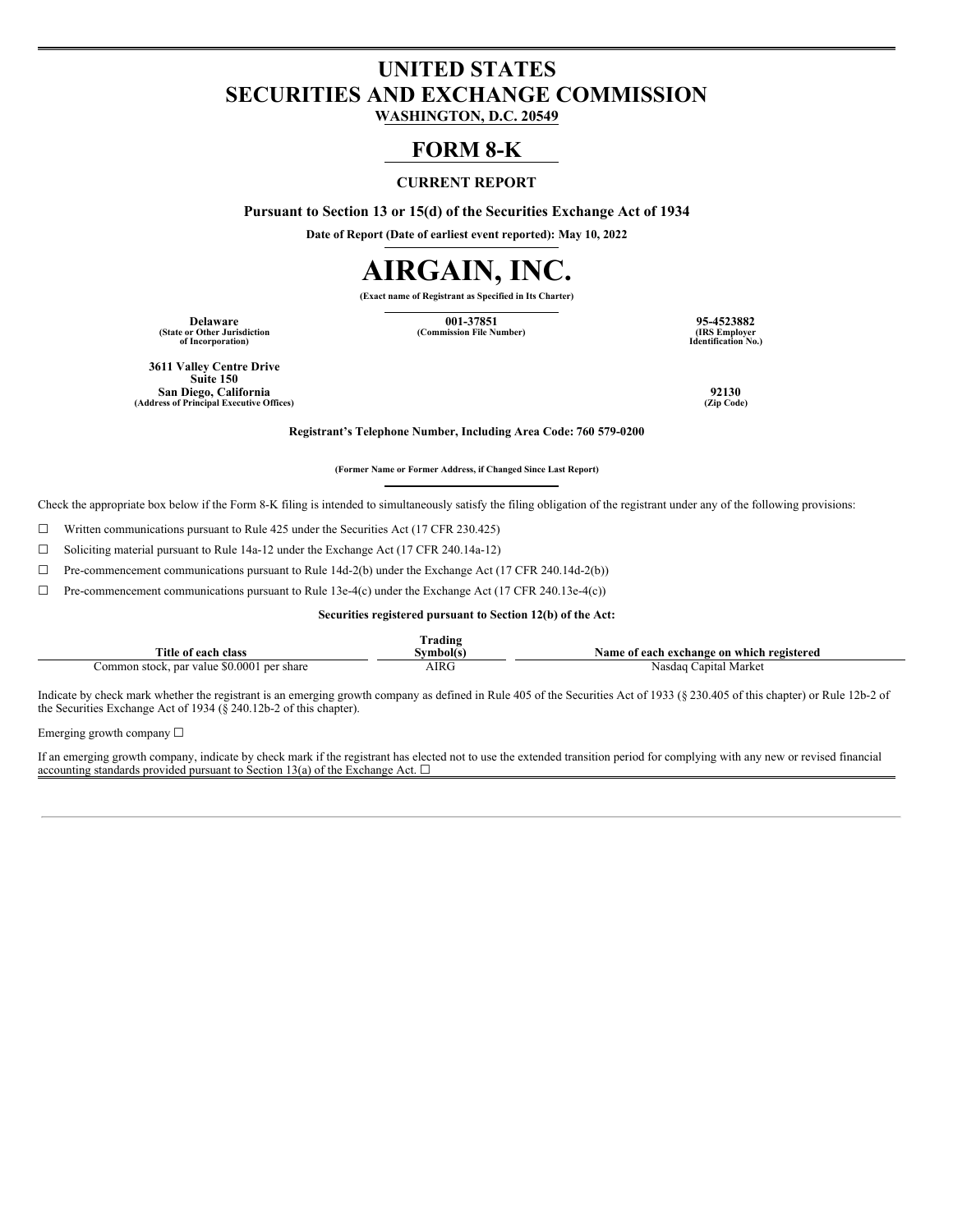#### **Item 2.02 Results of Operations and Financial Condition.**

On May 10, 2022, Airgain, Inc. issued a press release announcing its financial results for the quarter ended March 31, 2022. A copy of this press release is attached hereto as Exhibit 99.1.

In accordance with General Instructions B.2 of Form 8-K, the information in this Current Report on Form 8-K, including Exhibit 99.1, shall not be deemed "filed" for purposes of Section 18 of the Securities Exchange Act of 1934, as amended (the "Exchange Act"), or otherwise subject to the liability of that section, nor shall it be deemed incorporated by reference in any filing under the Securities Act of 1933, as amended, or the Exchange Act, whether made before or after the date hereof, except as expressly set forth by specific reference in such filing to this Current Report on Form 8-K.

#### **Item 9.01 Financial Statements and Exhibits.**

(d)Exhibits

Exhibit No. Description

99.1 Press [Release](#page-9-0) dated May 10, 2022 104 Cover Page Interactive Data File (embedded within the Inline XBRL document)

#### **SIGNATURES**

Pursuant to the requirements of the Securities Exchange Act of 1934, the registrant has duly caused this report to be signed on its behalf by the undersigned hereunto duly authorized.

AIRGAIN, INC.

Date: May 10, 2022 /s/ Jacob Suen

Jacob Suen Chief Executive Officer and President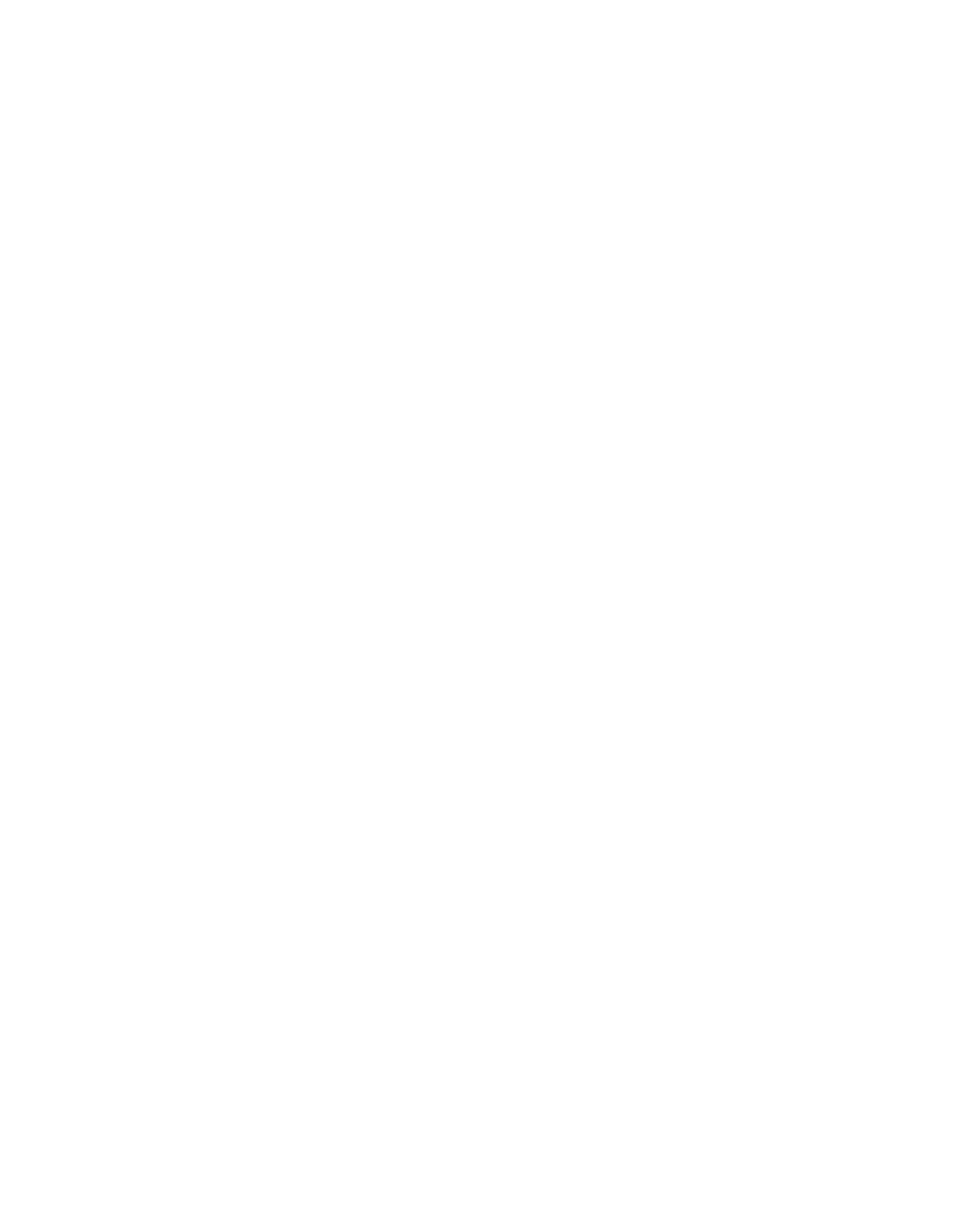# $Airgain$ ))

## **Airgain ® Reports First Quarter 2022 Financial Results**

**San Diego, CA, May 10, 2022 –** Airgain, Inc. (Nasdaq: AIRG), a leading provider of advanced wireless connectivity solutions and technologies used to enable high performance wireless networking across a broad range of devices and markets, including consumer, enterprise, and automotive, today reported financial results for the first quarter ended March 31, 2022.

"We are very pleased to report better than expected financial results for the first quarter" said Airgain's President and Chief Executive Officer, Jacob Suen. "We saw sequential growth in our top line revenue, our gross margin, and our Adjusted EBITDA. Our Q1 2022 numbers show that the strategic roadmap we have put into place is working and we are building momentum that should carry us into the future."

#### **First Quarter 2022 Financial Highlights**

#### **GAAP**

- •Sales of \$17.5 million
- •GAAP gross margin of 40.8%
- •GAAP operating expenses of \$9.6 million
- •GAAP net loss of \$2.5 million or \$(0.25) per share

#### **Non-GAAP**

- •Non-GAAP gross margin of 41.4%
- •Non-GAAP operating expenses of \$7.7 million
- •Non-GAAP net loss of \$0.4 million or \$(0.04) per share
- •Adjusted EBITDA of \$(0.3) million

#### **First Quarter 2022 Financial Results**

Sales for the first quarter of 2022 were \$17.5 million, of which \$6.1 million were generated from the Consumer market, \$8.6 million from the Enterprise market, and \$2.8 million from the Automotive market. Sales increased by 23.9%, or \$3.4 million in the first quarter of 2022 compared to \$14.1 million in the fourth quarter of 2021. Consumer sales increased from the fourth quarter of 2021 by \$3.6 million primarily due to continued easing of global supply shortages. Enterprise sales increased from the fourth quarter of 2021 by \$0.5 million primarily due to higher revenue generated from enterprise WiFi access point products. Automotive sales decreased \$0.7 million from the fourth quarter of 2021 primarily due to lower revenue generated from AirgainConnect® products as we worked on product enhancements that resulted in fewer shipments during the quarter, offset by higher revenue from Antenna Plus products. Sales for the first quarter of 2022 remained relatively flat compared to \$17.4 million in the same year-ago period.

GAAP gross profit for the first quarter of 2022 was \$7.2 million compared to \$4.9 million for the fourth quarter of 2021 and \$6.9 million in the same year-ago period. Non-GAAP gross profit for the first quarter of 2022 was \$7.3 million,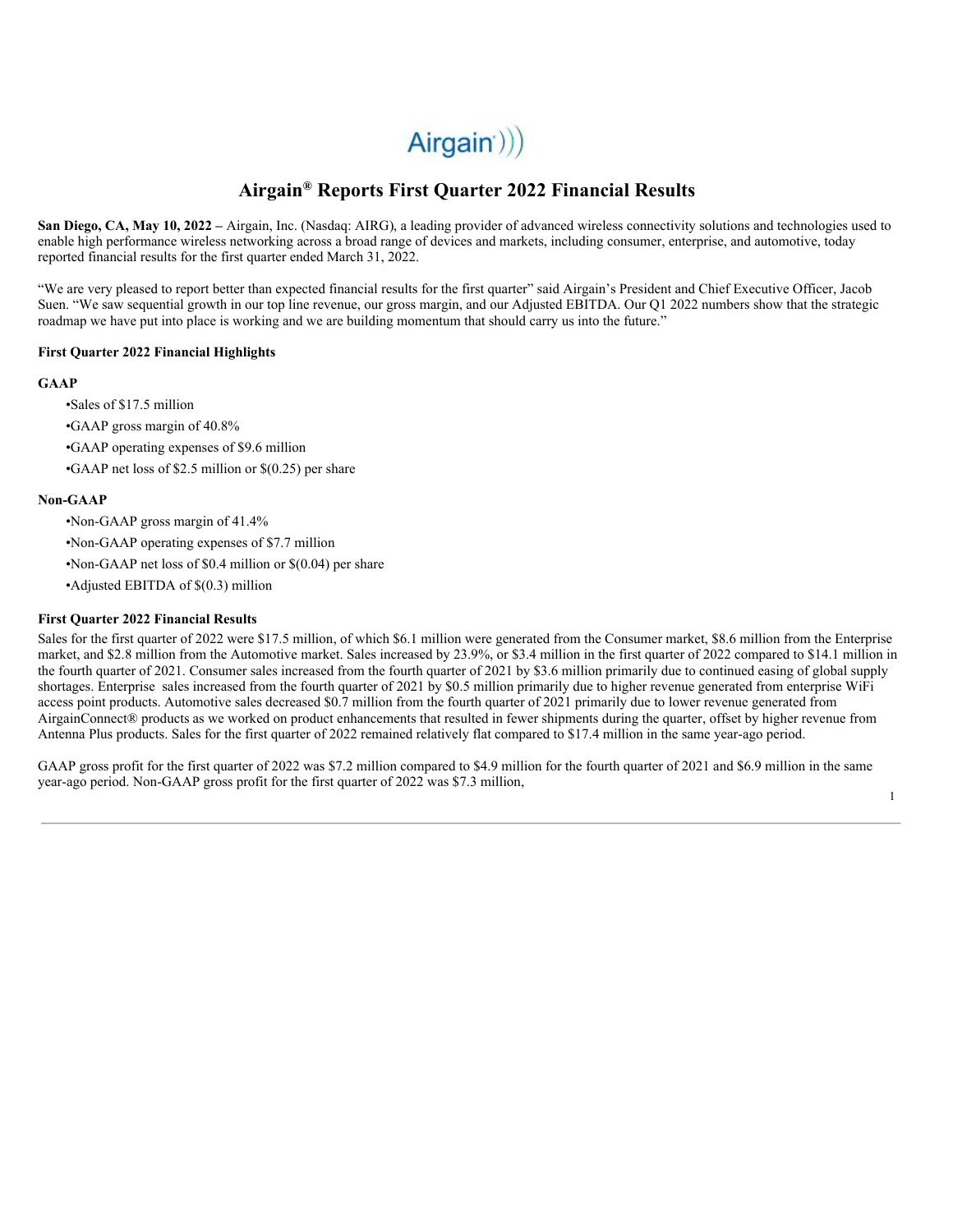compared to \$5.0 million for the fourth quarter of 2021 and \$7.3 million in the same year-ago period (see note regarding "Use of Non-GAAP Financial Measures" below for further discussion of this non-GAAP measure).

GAAP gross margin for the first quarter of 2022 was 40.8%, compared to 34.4% for the fourth quarter of 2021 and 39.7% in the same year-ago period. The increase in gross margin compared to the fourth quarter of 2021 was primarily due to favorable sales mix including increased sales of Consumer products which yield a higher gross margin as well as lower materials and other production related costs. The increase in gross margin for the first quarter of 2022 compared to the same year-ago period was primarily due to the previous one-time amortization expense from the inventory step-up in relation to the NimbeLink acquisition in the same year-ago period but offset by increased reserves for inventory and warranty in the first quarter of 2022 and the slight decrease in materials and production costs.

Non-GAAP gross margin for the first quarter of 2022 was 41.4% compared to 35.1% for the fourth quarter of 2021 and 42.2% in the same year-ago period. The increase in non-GAAP gross margin from the fourth quarter of 2021 was primarily due to favorable sales mix including increased sales of consumer products which yield a higher gross margin as well as lower materials and other production related costs. The decrease in non-GAAP gross margin from the same year ago period was primarily due to the previous one-time prior year period amortization of inventory step-up (see note regarding "Use of Non-GAAP Financial Measures" below for further discussion of this non-GAAP measure).

GAAP operating expenses for the first quarter of 2022 were \$9.6 million, compared to \$9.3 million for the fourth quarter of 2021 and \$8.8 million in the same year-ago period. Operating expenses were higher for the first quarter of 2022 compared to the fourth quarter of 2021 due to higher personnelrelated costs and professional fees, offset partially by lower travel expenses and from the change in the fair value of contingent consideration recorded in the fourth quarter of 2021. The higher operating expenses for the first quarter of 2022 compared to the same year-ago period were primarily due to higher personnel-related costs, professional fees, marketing-related expenses, and travel expenses. Non-GAAP operating expenses for the first quarter of 2022 were \$7.7 million compared to \$7.2 million in the fourth quarter of 2021 and \$7.0 million in the same year-ago period (see note regarding "Use of Non-GAAP Financial Measures" below for further discussion of this non-GAAP measure).

GAAP net loss for the first quarter of 2022 was \$2.5 million or \$(0.25) per share (based on 10.1 million shares), compared to a net loss of \$4.6 million or \$(0.46) per share (based on 10.1 million shares) for the fourth quarter of 2021 and net income of \$0.2 million or \$0.02 per share (based on 10.8 million diluted shares) in the same year-ago period. The decrease in net loss compared to the fourth quarter of 2021 was mainly due to higher revenue and gross margins. The increase in net loss compared to the same year-ago period was mainly due to higher operating expenses offset by higher gross profit. Non-GAAP net loss for the first quarter of 2022 was \$0.4 million or \$(0.04) per share (based on 10.1 million shares), compared to a net loss of \$2.3 million or \$(0.23) per share (based on 10.1 million shares) for the fourth quarter of 2021 and a non-GAAP net income of \$0.3 million or \$0.03 per share (based on 10.8 million diluted shares) for the same year-ago period (see note regarding "Use of Non-GAAP Financial Measures" below for further discussion of this non-GAAP measure).

Adjusted EBITDA for the first quarter of 2022 was \$(0.3) million, compared to \$(2.1) million for the fourth quarter of 2021 and \$0.4 million in the same year-ago period (see note regarding "Use of Non-GAAP Financial Measures" below for further discussion of this non-GAAP measure).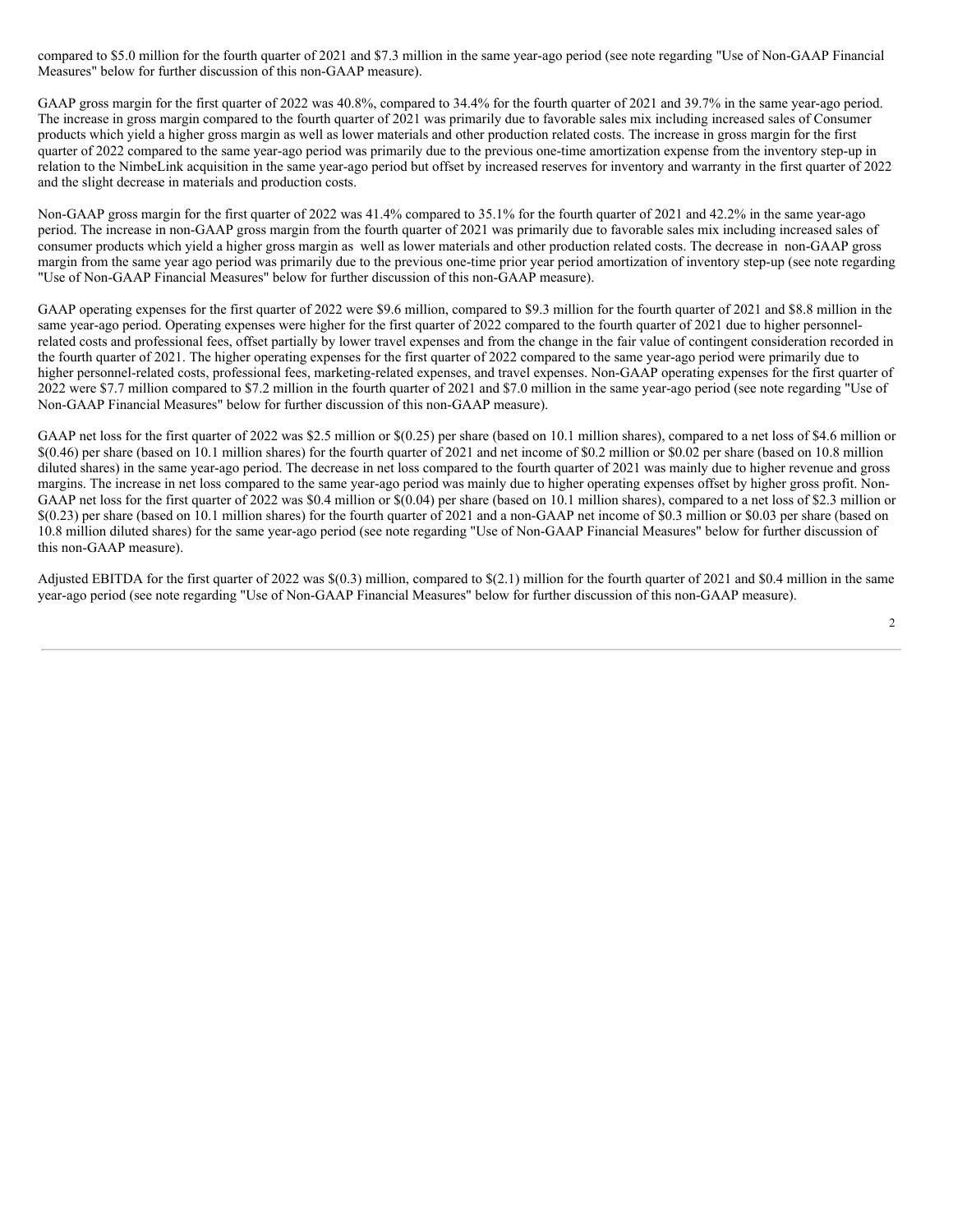#### **Second Quarter 2022 Financial Outlook**

#### **GAAP**

•Sales are expected to be in the range of \$18.5 million to \$20.0 million, or \$19.25 million at the midpoint

•GAAP gross margin is expected to be in the range of 38.0% to 42.0%

•GAAP operating expense is expected to be \$9.7 million, plus or minus \$200,000

•GAAP net loss per share is expected to be \$0.20 at midpoint

#### **Non-GAAP**

•Non-GAAP gross margin is expected to be in the range of 38.5% to 42.5%

•Non-GAAP operating expense is expected to be \$7.7 million, plus or minus \$200,000

•Non-GAAP net income per share is expected to be \$0.01 at midpoint

•Adjusted EBITDA is expected to be \$260,000 at midpoint

Our financial outlook for the three months ending June 30, 2022, including reconciliations of GAAP to non-GAAP measures can be found at the end of this press release.

#### **Conference Call**

Airgain, Inc. management will hold a conference call today Tuesday, May 10, 2022, at 5:00 p.m. Eastern Time (2:00 p.m. Pacific Time) to discuss financial results for the first quarter ended March 31, 2022.

Airgain management will host the presentation, followed by a question and answer period.

Date: May 10, 2022 Time: 5:00 p.m. Eastern Time (2:00 p.m. Pacific Time) Dial-in: (866) 682-6100 or (862) 298-0702

The conference call will be broadcast simultaneously and available here and for replay via the investor relations section of the company's website at investors.airgain.com.

A replay of the webcast will be available via the registration link after 8:00 p.m. Eastern Time on the same day until June 10, 2022.

#### **About Airgain, Inc.**

Airgain is a leading provider of advanced wireless connectivity solutions and technologies used to enable high performance networking across a broad range of devices and markets, including consumer, enterprise, and automotive. Airgain's mission is to connect the world through optimized integrated wireless solutions. Combining design-led thinking with testing and development, Airgain's technologies are deployed in carrier, fleet, enterprise, residential, private, government, and public safety wireless networks and systems, including set-top boxes, access points, routers, modems, gateways, media adapters, portables, digital televisions, sensors, fleet, and asset tracking devices. Through its pedigree in the design, integration, and testing of high-performance embedded antenna technology, Airgain has become a leading provider of integrated communications products that solve critical connectivity needs. Airgain is headquartered in San Diego, California, and maintains design and test centers in the U.S., U.K., and China. For more information, visit airgain.com, or follow Airgain on LinkedIn and Twitter.

Airgain, AirgainConnect, and the Airgain logo are trademarks or registered trademarks of Airgain, Inc.

#### **Forward-Looking Statements**

Airgain cautions you that statements in this press release that are not a description of historical facts are forward-looking statements. These statements are based on the company's current beliefs and expectations. These forward-looking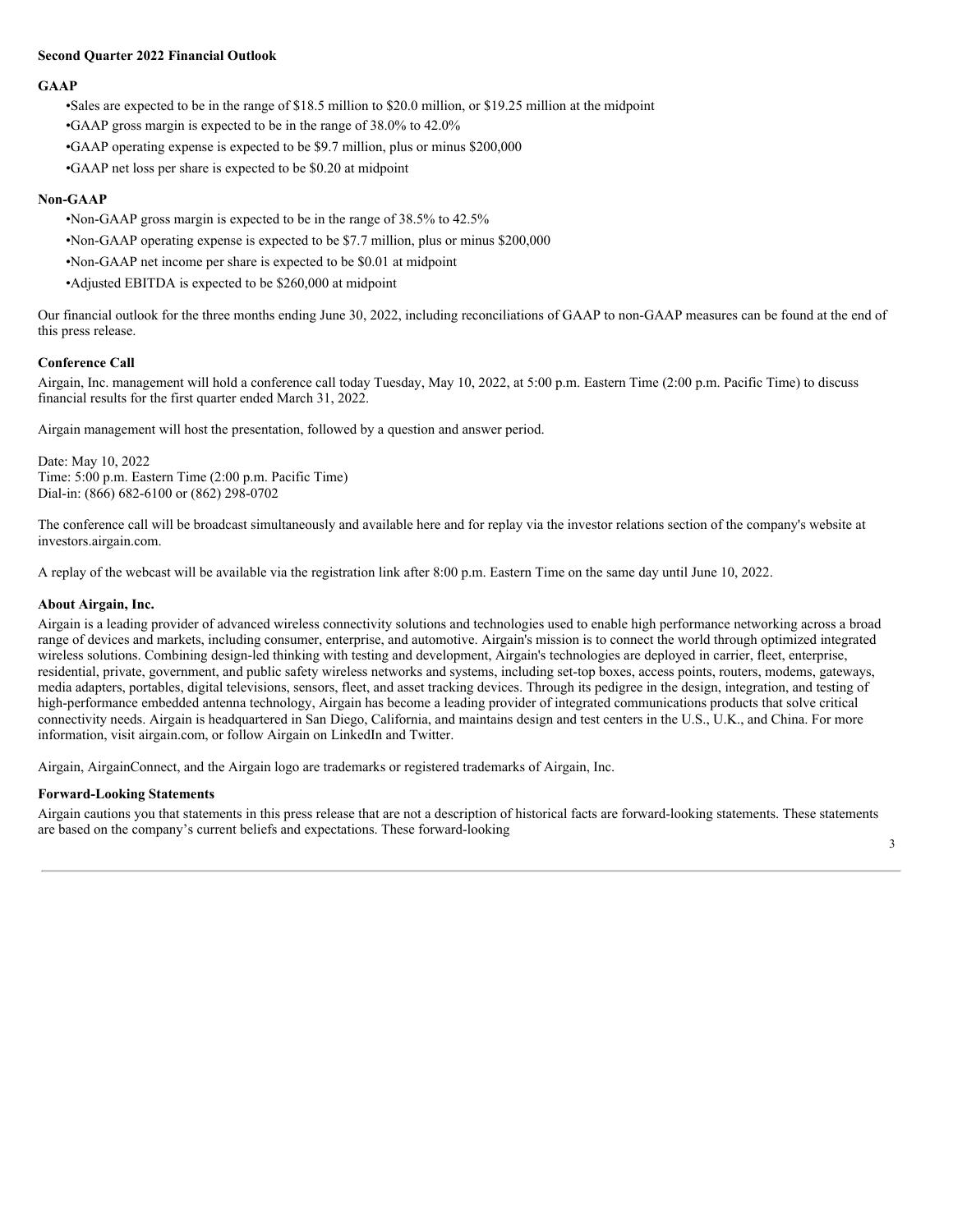statements include statements regarding our second quarter 2022 financial outlook and demand for our products and prospects for future growth across our markets. The inclusion of forward-looking statements should not be regarded as a representation by Airgain that any of our plans will be achieved. Actual results may differ from those set forth in this press release due to the risk and uncertainties inherent in our business, including, without limitation: the market for our antenna products is developing and may not develop as we expect; our operating results may fluctuate significantly, including based on seasonal factors, which makes future operating results difficult to predict and could cause our operating results to fall below expectations or guidance; supply constraints on our and our customer's ability to obtain necessary components in our respective supply chains may negatively affect our sales and operating results; the COVID-19 pandemic may continue to disrupt and otherwise adversely affect our operations and those of our suppliers, partners, distributors and ultimate end customers, and the overall global supply shortage and logistics delays within the supply chain that our products are used in, as well as adversely affecting the general U.S. and global economic conditions and financial markets, and, ultimately, our sales and operating results; our products are subject to intense competition, including competition from the customers to whom we sell and competitive pressures from existing and new companies may harm our business, sales, growth rates, and market share; risks associated with the performance of our products; risks and uncertainties related to management and key personnel changes; our future success depends on our ability to develop and successfully introduce new and enhanced products for the wireless market that meet the needs of our customers, including our ability to transition to provide a more diverse solutions capability; we sell to customers who are price conscious, and a few customers represent a significant portion of our sales, and if we lose any of these customers, our sales could decrease significantly; we rely on a a small number of contract manufacturers to produce and ship all of our products, a single or limited number of suppliers for some components of our products and channel partners to sell and support our products, and the failure to manage our relationships with these parties successfully could adversely affect our ability to market and sell our products; if we cannot protect our intellectual property rights, our competitive position could be harmed or we could incur significant expenses to enforce our rights; and other risks described in our prior press releases and in our filings with the Securities and Exchange Commission (SEC), including under the heading "Risk Factors" in our Annual Report on Form 10-K and any subsequent filings with the SEC. You are cautioned not to place undue reliance on these forward-looking statements, which speak only as of the date hereof and we undertake no obligation to revise or update this press release to reflect events or circumstances after the date hereof. All forward-looking statements are qualified in their entirety by this cautionary statement, which is made under the safe harbor provisions of the Private Securities Litigation Reform Act of 1995.

#### **Note Regarding Use of Non-GAAP Financial Measures**

To supplement our condensed financial statements presented in accordance with U.S. generally accepted accounting principles (GAAP), this earnings release and the accompanying tables and the related earnings conference call contain certain non-GAAP financial measures, including adjusted earnings before interest, taxes, depreciation, amortization (Adjusted EBITDA), non-GAAP net income (loss) attributable to common stockholders (non-GAAP net income (loss)), non-GAAP net income (loss) per (basic or diluted) share (non-GAAP EPS), non-GAAP operating expense, non-GAAP gross profit and non-GAAP gross margin. We believe these financial measures provide useful information to investors with which to analyze our operating trends and performance.

In computing Adjusted EBITDA, non-GAAP net income (loss), and non-GAAP EPS, we exclude stock-based compensation expense, which represents non-cash charges for the fair value of stock awards; interest income, net of interest expense offset by other expense; depreciation and/or amortization; change in the fair value of contingent consideration, acquisition-related expenses, amortization of inventory step-up and provision (benefit) for income taxes. In computing non-GAAP operating expense, we exclude stock-based compensation expense, amortization of intangibles, change in the fair value of contingent consideration and acquisition-related expenses. In computing non-GAAP gross profit and non-GAAP gross margin, we exclude stockbased compensation expense, amortization of inventory step-up and amortization of intangible assets. Because of varying available valuation methodologies, subjective assumptions, and the variety of equity instruments that can impact a company's non-cash operating expenses; we believe that providing non-GAAP financial measures that exclude non-cash expense allows for meaningful comparisons between our core business operating results and those of other companies, as well as providing us with an important tool for financial and operational decision making and for evaluating our own core business operating results over different periods of time. Management considers these types of expenses and adjustments, to a great extent, to be unpredictable and dependent on a significant number of factors that are outside of our control and are not necessarily reflective of operational performance during a period.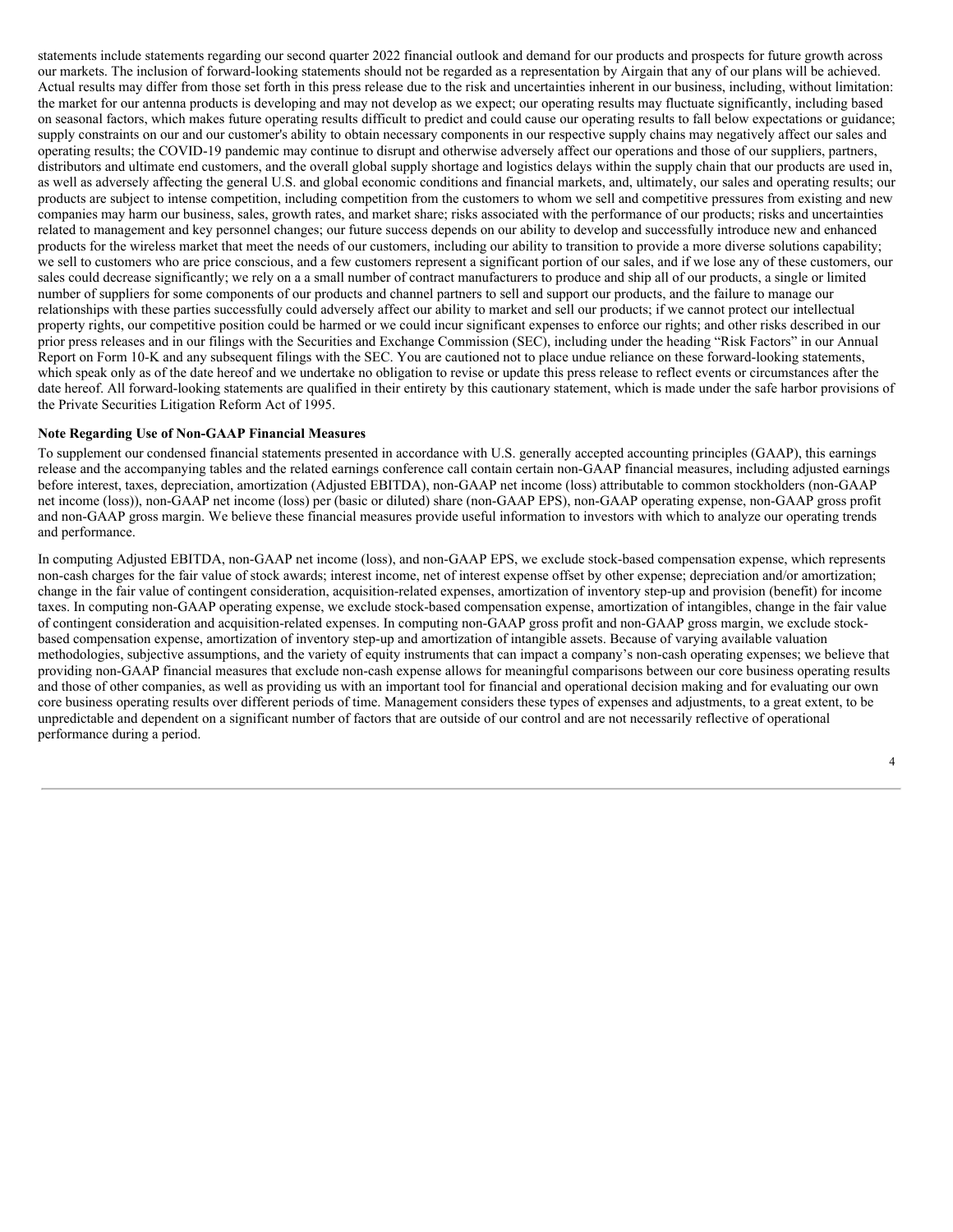Our non-GAAP measures may not provide information that is directly comparable to that provided by other companies in our industry, as other companies in our industry may calculate non-GAAP financial results differently, particularly related to non-recurring, unusual items. Our Adjusted EBITDA, non-GAAP net income (loss), non-GAAP EPS, non-GAAP operating expense, non-GAAP gross profit and non-GAAP gross margin are not measurements of financial performance under GAAP and should not be considered as an alternative to operating or net income or as an indication of operating performance or any other measure of performance derived in accordance with GAAP. We do not consider these non-GAAP measures to be a substitute for, or superior to, the information provided by GAAP financial results. Reconciliations with specific adjustments to GAAP results and outlooks are provided at the end of this release.

**Airgain Contact** Jacob Suen Chief Executive Officer and President investors@airgain.com

**Airgain Investor Contact** Matt Glover Gateway Group, Inc. +1 949 574 3860 AIRG@gatewayir.com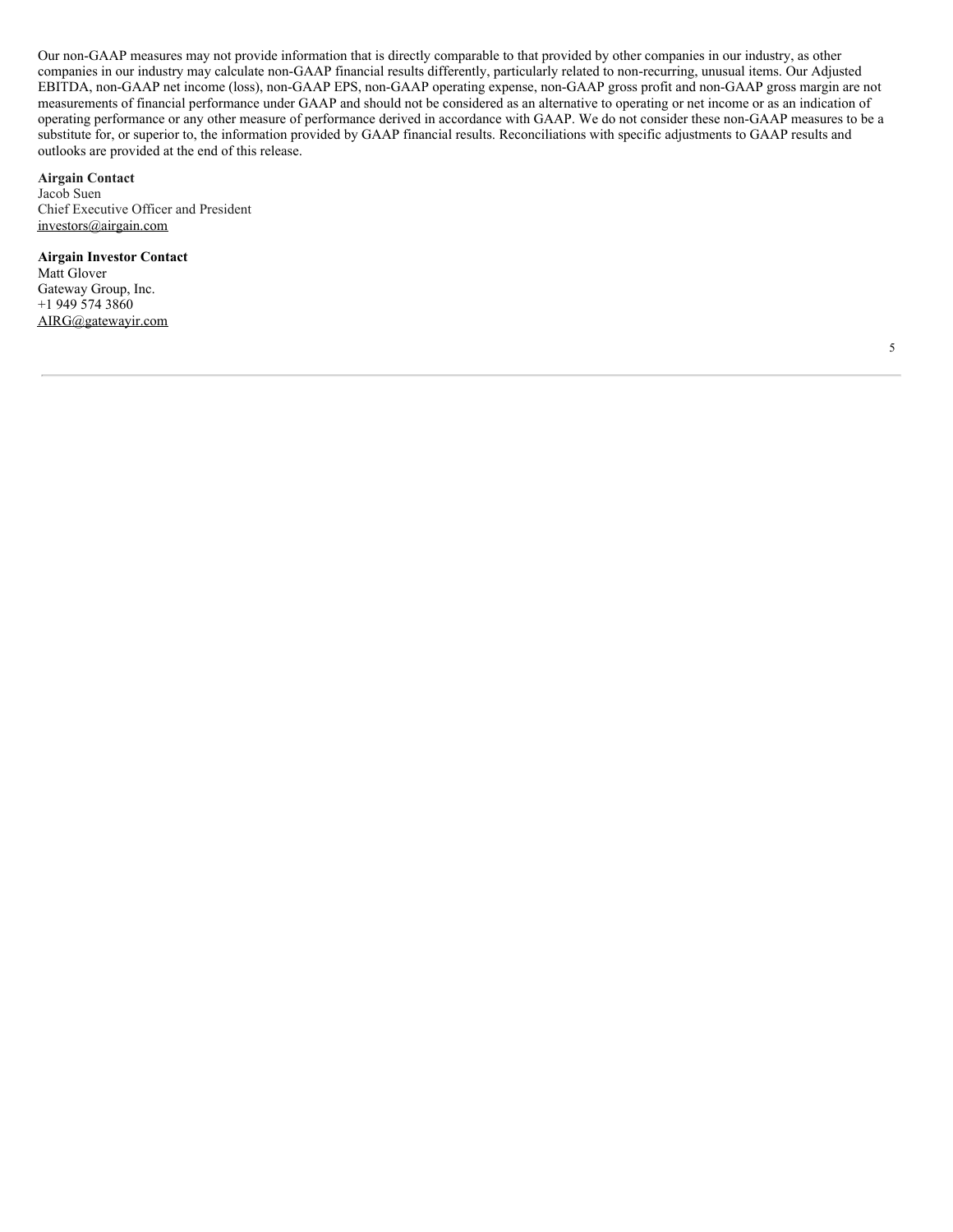# **Airgain, Inc. Consolidated Balance Sheets (in thousands, except par value) (unaudited)**

|                                                                                                                                                                                                                                  |              | March 31, 2022 |    | December 31, 2021 |
|----------------------------------------------------------------------------------------------------------------------------------------------------------------------------------------------------------------------------------|--------------|----------------|----|-------------------|
| <b>Assets</b>                                                                                                                                                                                                                    |              |                |    |                   |
| Current assets:                                                                                                                                                                                                                  |              |                |    |                   |
| Cash and cash equivalents                                                                                                                                                                                                        | $\mathbf S$  | 18,655 \$      |    | 14,511            |
| Trade accounts receivable, net                                                                                                                                                                                                   |              | 8.179          |    | 10,757            |
| Inventory                                                                                                                                                                                                                        |              | 8,719          |    | 8,949             |
| Prepaid expenses and other current assets                                                                                                                                                                                        |              | 1,447          |    | 1,272             |
| Total current assets                                                                                                                                                                                                             |              | 37,000         |    | 35,489            |
| Property and equipment, net                                                                                                                                                                                                      |              | 2,647          |    | 2,698             |
| Leased right-of-use assets                                                                                                                                                                                                       |              | 2,686          |    | 2,777             |
| Goodwill                                                                                                                                                                                                                         |              | 10,845         |    | 10,845            |
| Intangible assets, net                                                                                                                                                                                                           |              | 13,472         |    | 14,229            |
| Other assets                                                                                                                                                                                                                     |              | 345            |    | 352               |
| <b>Total assets</b>                                                                                                                                                                                                              | \$           | 66,995 \$      |    | 66,390            |
| Liabilities and stockholders' equity                                                                                                                                                                                             |              |                |    |                   |
| Current liabilities:                                                                                                                                                                                                             |              |                |    |                   |
| Accounts payable                                                                                                                                                                                                                 | \$           | $7,043$ \$     |    | 5,474             |
| Accrued compensation                                                                                                                                                                                                             |              | 1,468          |    | 2,013             |
| Accrued liabilities and other                                                                                                                                                                                                    |              | 3,776          |    | 2,833             |
| Short-term lease liabilities                                                                                                                                                                                                     |              | 844            |    | 841               |
| Deferred purchase price liabilities                                                                                                                                                                                              |              | 8,726          |    | 8,726             |
| Total current liabilities                                                                                                                                                                                                        |              | 21,857         |    | 19,887            |
| Deferred tax liability                                                                                                                                                                                                           |              | 117            |    | 109               |
| Long-term lease liabilities                                                                                                                                                                                                      |              | 2,198          |    | 2,221             |
| <b>Total liabilities</b>                                                                                                                                                                                                         |              | 24,172         |    | 22,217            |
| Commitments and contingencies                                                                                                                                                                                                    |              |                |    |                   |
| Stockholders' equity:                                                                                                                                                                                                            |              |                |    |                   |
| Common stock and additional paid-in capital, par value \$0.0001, 200,000 shares authorized; 10,730 shares issued<br>and 10,189 shares outstanding at March $31,2022$ ; and 10,638 shares issued and 10,097 shares outstanding at |              |                |    |                   |
| December 31, 2021                                                                                                                                                                                                                |              | 108,142        |    | 106,971           |
| Treasury stock, at cost; 541 shares at March 31, 2022 and December 31, 2021                                                                                                                                                      |              | (5,364)        |    | (5,364)           |
| Accumulated deficit                                                                                                                                                                                                              |              | (59, 955)      |    | (57, 434)         |
| Total stockholders' equity                                                                                                                                                                                                       |              | 42,823         |    | 44,173            |
| Total liabilities and stockholders' equity                                                                                                                                                                                       | $\mathbb{S}$ | 66,995         | -S | 66,390            |
|                                                                                                                                                                                                                                  |              |                |    |                   |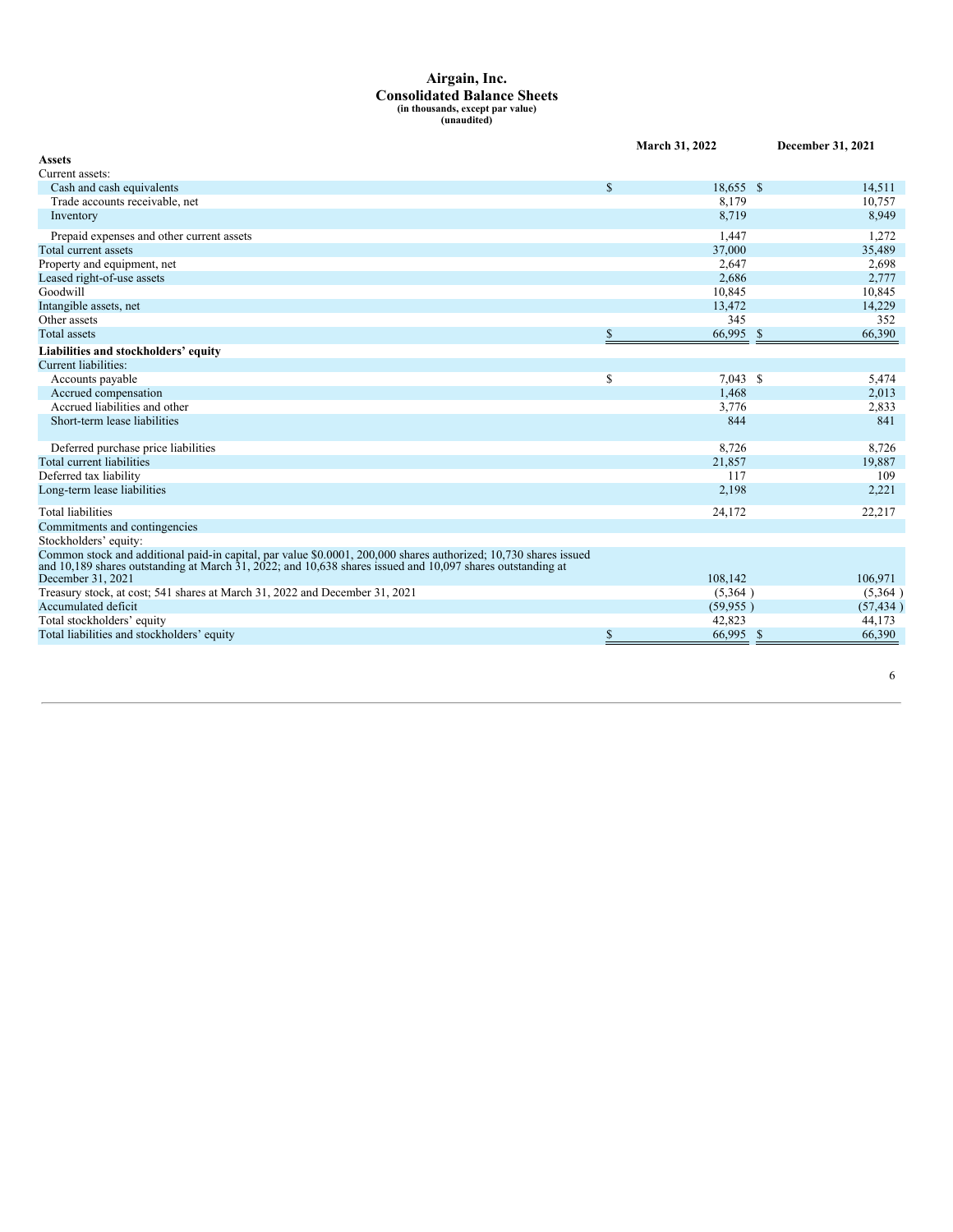## <span id="page-9-0"></span>**Airgain, Inc. Consolidated Statements of Operations (in thousands, except per share data) (unaudited)**

|                                                                      |              |                   | Three months ended   |                   |
|----------------------------------------------------------------------|--------------|-------------------|----------------------|-------------------|
|                                                                      |              | March 31.<br>2022 | December 31.<br>2021 | March 31,<br>2021 |
| <b>Sales</b>                                                         | <sup>S</sup> | 17,522 \$         | $14,144$ \$          | 17,377            |
| Cost of goods sold                                                   |              | 10,366            | 9,279                | 10,480            |
| Gross profit                                                         |              | 7,156             | 4,865                | 6,897             |
| Operating expenses:                                                  |              |                   |                      |                   |
| Research and development                                             |              | 3,242             | 2,790                | 2,706             |
| Sales and marketing                                                  |              | 2,855             | 2,797                | 2,439             |
| General and administrative                                           |              | 3,485             | 3,361                | 3,633             |
| Change in fair value of contingent consideration                     |              |                   | 380                  |                   |
| Total operating expenses                                             |              | 9,582             | 9,328                | 8,778             |
| Loss from operations                                                 |              | (2, 426)          | (4, 463)             | (1,881)           |
| Other (income) expense:                                              |              |                   |                      |                   |
| Interest income, net                                                 |              |                   | (5)                  | (8)               |
| Other expense                                                        |              | 10                | 23                   | $\overline{7}$    |
| Total other (income) expense                                         |              | 10                | 18                   | (1)               |
| Loss before income taxes                                             |              | (2, 436)          | (4,481)              | (1,880)           |
| Provision (benefit) for income taxes                                 |              | 85                | 165                  | (2,117)           |
| Net income (loss)                                                    |              | $(2,521)$ \$      | $(4,646)$ \$         | 237               |
| Net income (loss) per share:                                         |              |                   |                      |                   |
| Basic                                                                |              | $(0.25)$ \$       | $(0.46)$ \$          | 0.02              |
| Diluted                                                              |              | $(0.25)$ \$       | $(0.46)$ \$          | 0.02              |
| Weighted average shares used in calculating income (loss) per share: |              |                   |                      |                   |
| Basic                                                                |              | 10,130            | 10,121               | 9,869             |
| Diluted                                                              |              | 10,130            | 10,121               | 10,839            |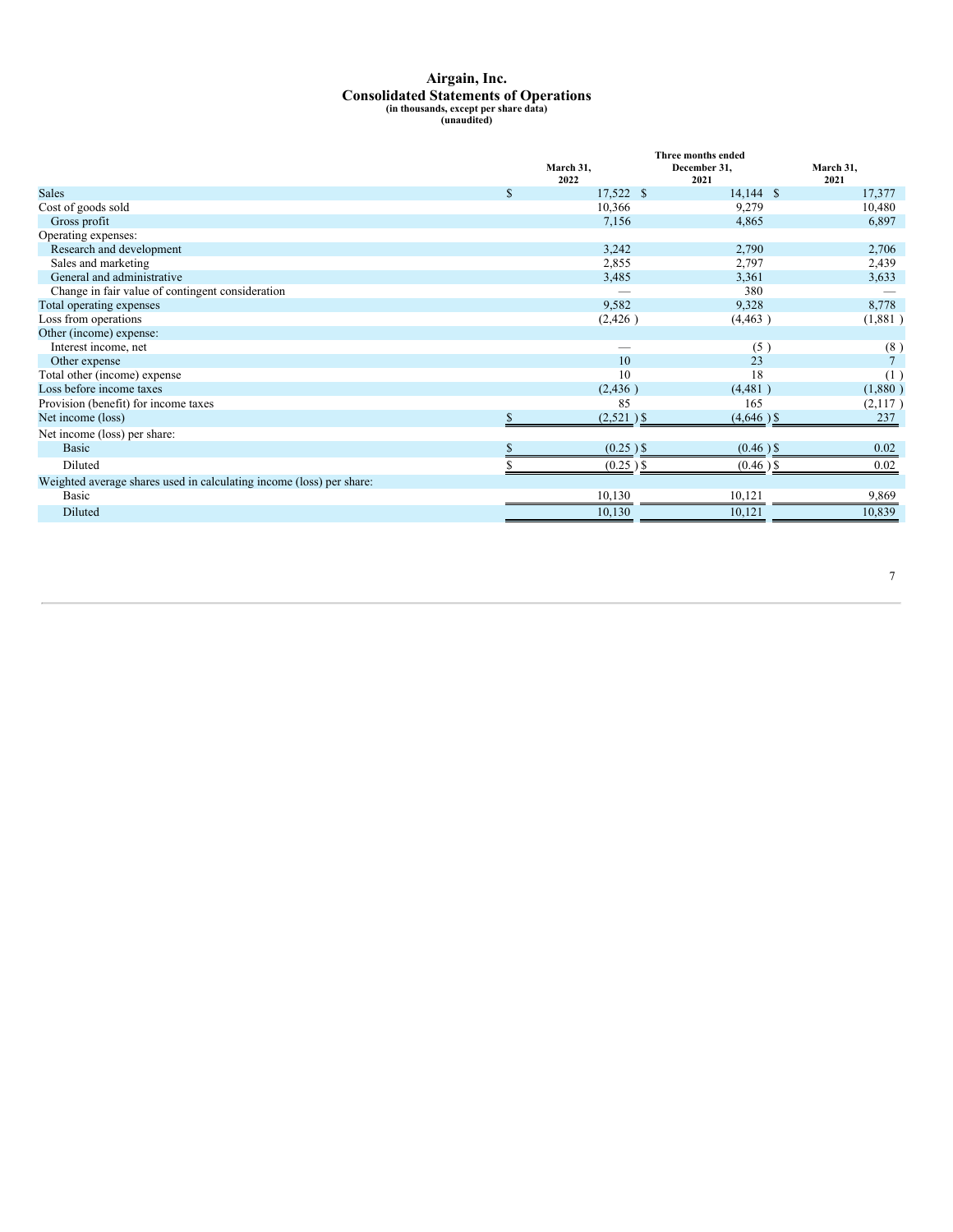# **Airgain, Inc. Consolidated Statements of Cash Flows (in thousands) (unaudited)**

|                                                                                           | For the Three Months Ended March 31,<br>2022 | 2021      |  |
|-------------------------------------------------------------------------------------------|----------------------------------------------|-----------|--|
| Cash flows from operating activities:                                                     |                                              |           |  |
| Net income (loss)<br>\$                                                                   | $(2,521)$ \$                                 | 237       |  |
| Adjustments to reconcile net loss to net cash provided by (used in) operating activities: |                                              |           |  |
| Depreciation                                                                              | 168                                          | 131       |  |
| Impairment of fixed assets                                                                | 8                                            |           |  |
| Amortization of intangible assets                                                         | 757                                          | 716       |  |
| Stock-based compensation                                                                  | 1,241                                        | 928       |  |
| Deferred tax liability                                                                    | 8                                            | (2,302)   |  |
| Changes in operating assets and liabilities:                                              |                                              |           |  |
| Trade accounts receivable                                                                 | 2,578                                        | (3,944)   |  |
| Inventory                                                                                 | 230                                          | 278       |  |
| Prepaid expenses and other current assets                                                 | (175)                                        | (451)     |  |
| Other assets                                                                              | 7                                            | 27        |  |
| Accounts payable                                                                          | 1.572                                        | 1,179     |  |
| Accrued compensation                                                                      | (735)                                        | (1,263)   |  |
| Accrued liabilities and other                                                             | 943                                          | 527       |  |
| Lease liabilities                                                                         | 71                                           | 17        |  |
| Net cash provided by (used in) operating activities                                       | 4.152                                        | (3,920)   |  |
| Cash flows from investing activities:                                                     |                                              |           |  |
| Cash paid for acquisition, net of cash acquired                                           |                                              | (14, 185) |  |
| Purchases of property and equipment                                                       | (128)                                        | (61)      |  |
| Net cash used in investing activities                                                     | (128)                                        | (14,246)  |  |
| Cash flows from financing activities:                                                     |                                              |           |  |
| Proceeds from issuance of common stock, net                                               | 120                                          | 1,451     |  |
| Net cash provided by financing activities                                                 | 120                                          | 1.451     |  |
| Net increase (decrease) in cash, cash equivalents and restricted cash                     | 4.144                                        | (16, 715) |  |
| Cash, cash equivalents, and restricted cash; beginning of period                          | 14,686                                       | 38,348    |  |
| Cash, cash equivalents, and restricted cash; end of period<br>\$                          | 18,830 \$                                    | 21,633    |  |
| Supplemental disclosure of cash flow information:                                         |                                              |           |  |
| $\mathbb{S}$<br>Taxes paid                                                                | — \$                                         | 38        |  |
| Supplemental disclosure of non-cash investing and financing activities:                   |                                              |           |  |
| Right-of-use assets recorded upon adoption of ASC 842<br>\$                               | -S                                           | 3,199     |  |
| \$<br>Leased liabilities recorded upon adoption of ASC 842                                | 197S                                         | 3,519     |  |
| Operating lease liabilities resulting from right-of-use assets<br>\$                      | - S                                          |           |  |
| \$<br>Accrual of property and equipment                                                   | $\mathbf{s}$                                 | 13        |  |
| Cash and cash equivalents<br>\$                                                           | 18,655 \$                                    | 21,458    |  |
| Restricted cash included in current and other assets<br>\$                                | 175                                          | 175       |  |
| Total cash, cash equivalents, and restricted cash<br>\$                                   | 18,830 \$                                    | 21,633    |  |

8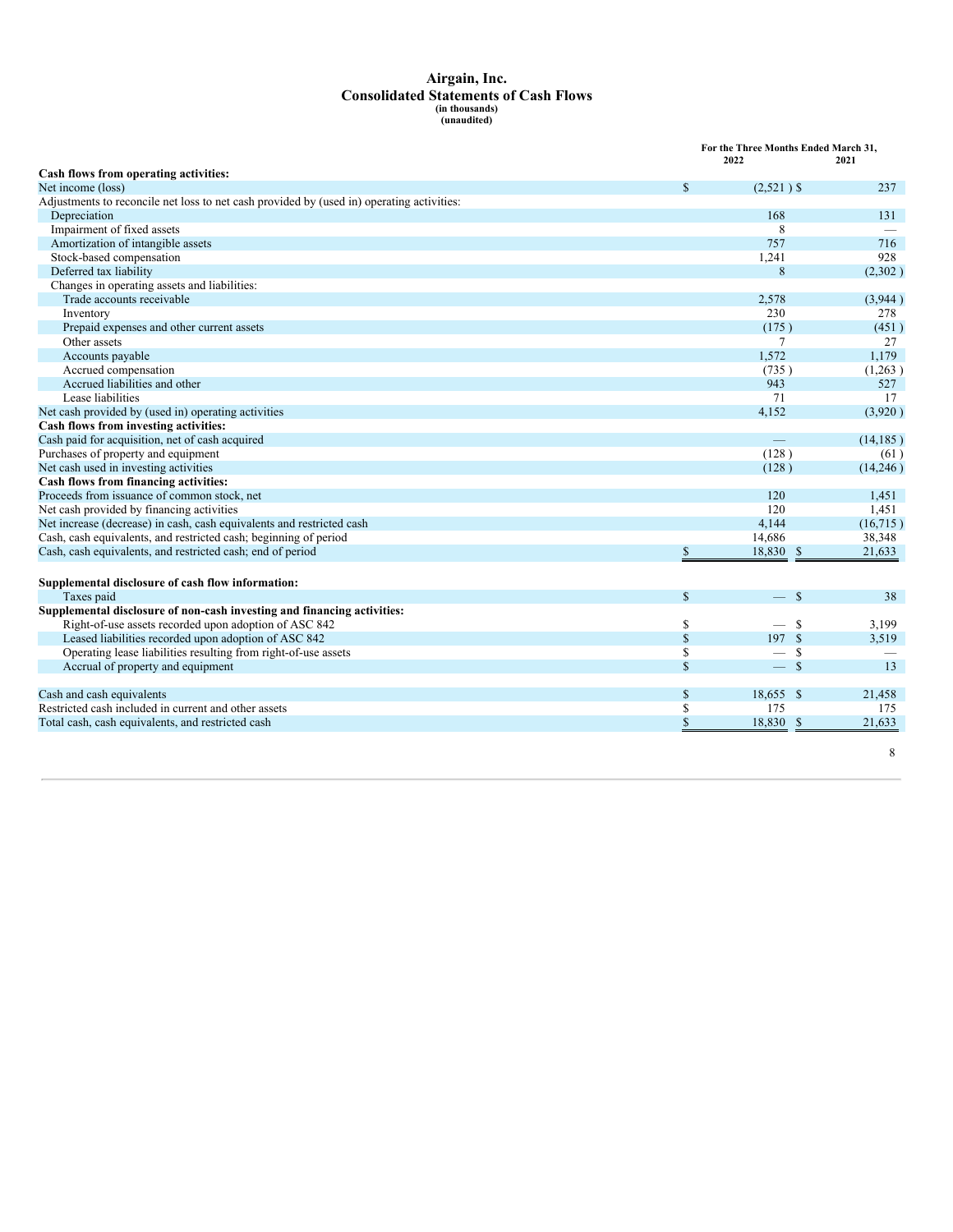# **Airgain, Inc. Sales by Target Market (in thousands) (unaudited)**

|             | Three months ended |                      |                   |
|-------------|--------------------|----------------------|-------------------|
|             | March 31,<br>2022  | December 31,<br>2021 | March 31,<br>2021 |
| Consumer    | $6,062$ \$         | 2,475 \$             | 10,296            |
| Enterprise  | 8,629              | 8,148                | 4,382             |
| Automotive  | 2,831              | 3,521                | 2,699             |
| Total sales | 17.522             | 14,144               | 17,377            |

# **Airgain, Inc. Stock-Based Compensation Expense by Department (in thousands) (unaudited)**

|                                        |           | Three months ended |            |           |
|----------------------------------------|-----------|--------------------|------------|-----------|
|                                        | March 31, | December 31,       |            | March 31, |
|                                        | 2022      | 2021               |            | 2021      |
| Cost of goods sold                     | 13 S      |                    |            |           |
| Research and development               | 267       |                    | 186 \$     | 204       |
| Sales and marketing                    | 287       |                    | 261        | 215       |
| General and administrative             | 674       |                    | 598        | 508       |
| Total stock-based compensation expense | 1.241     |                    | $1.045$ \$ | 928       |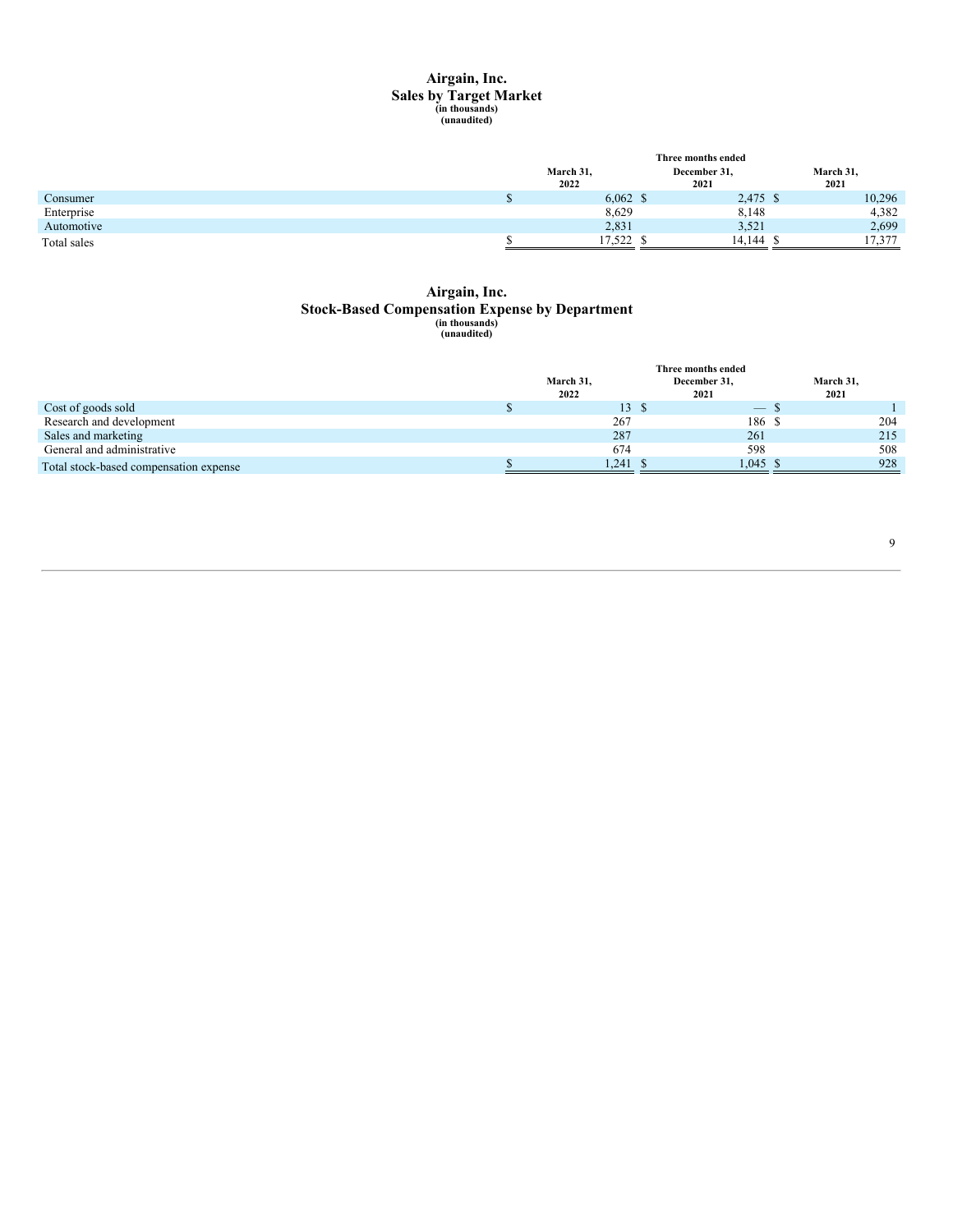### **Reconciliation of GAAP to non-GAAP Gross Profit**

|                                   |                   | Three months ended       |                   |
|-----------------------------------|-------------------|--------------------------|-------------------|
|                                   | March 31,<br>2022 | December 31,<br>2021     | March 31,<br>2021 |
| Gross profit                      | 7,156 \$          | 4,865 \$                 | 6,897             |
| Stock-based compensation          |                   | $\overline{\phantom{a}}$ |                   |
| Amortization of intangible assets | 89                | 93                       | 82                |
| Amortization of inventory step-up | $\sim$            |                          | 352               |
| Non-GAAP gross profit             | 7,258             | 4,958                    | 7,332             |

### **Reconciliation of GAAP to non-GAAP Gross Margin**

|                                   |           | Three months ended       |           |
|-----------------------------------|-----------|--------------------------|-----------|
|                                   | March 31. | December 31,             | March 31, |
|                                   | 2022      | 2021                     | 2021      |
| Gross margin                      | 40.8 $%$  | 34.4%                    | 39.7 $%$  |
| Stock-based compensation          | $0.1\%$   | $\overline{\phantom{a}}$ |           |
| Amortization of intangible assets | $0.5\%$   | $0.7\%$                  | $0.5\%$   |
| Amortization of inventory step-up | --        |                          | $2.0\%$   |
| Non-GAAP gross margin             | 41.4 $\%$ | 35.1%                    | 42.2 $\%$ |

### **Reconciliation of GAAP to non-GAAP Operating Expenses**

|                                                  |                          | Three months ended |                          |
|--------------------------------------------------|--------------------------|--------------------|--------------------------|
|                                                  | March 31,                | December 31.       | March 31.                |
|                                                  | 2022                     | 2021               | 2021                     |
| Operating expenses                               | 9,582 \$                 | 9,328 \$           | 8,778                    |
| Stock-based compensation expense                 | (1,228)                  | (1,045)            | (927)                    |
| Amortization of intangible assets                | (668)                    | (663)              | (634)                    |
| Change in fair value of contingent consideration | $\overline{\phantom{a}}$ | (380)              | $\overline{\phantom{a}}$ |
| Acquisition-related expenses                     | __                       | $-$                | (189)                    |
| Non-GAAP operating expenses                      | 7,686 \$                 | 7.240 \$           | 7.028                    |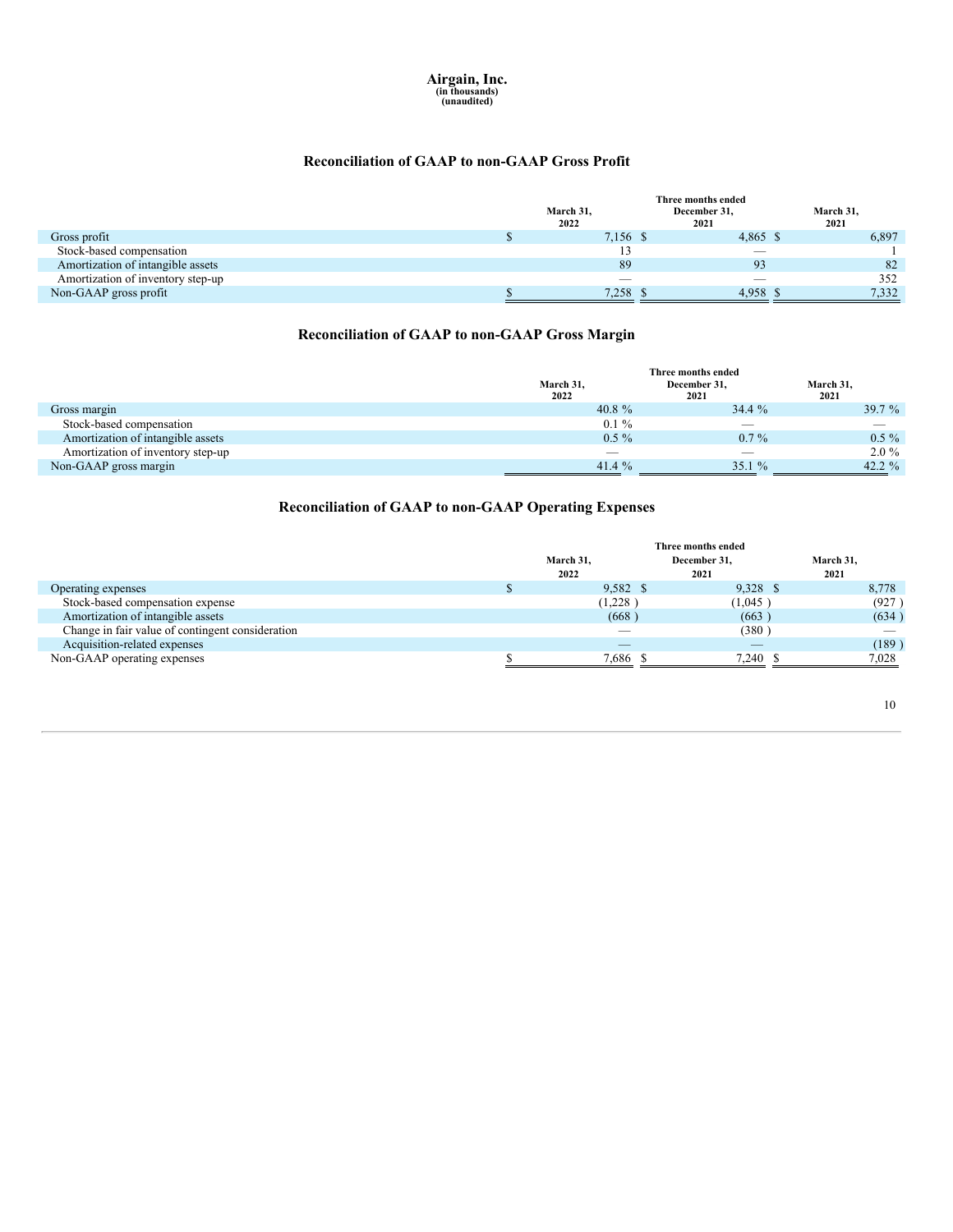# **Airgain, Inc. (in thousands, except per share data) (unaudited)**

### **Reconciliation of GAAP to non-GAAP Net Income (Loss)**

|                                                                                   |   |              | Three months ended       |           |
|-----------------------------------------------------------------------------------|---|--------------|--------------------------|-----------|
|                                                                                   |   | March 31,    | December 31,             | March 31, |
|                                                                                   |   | 2022         | 2021                     | 2021      |
| Net income (loss)                                                                 | S | $(2,521)$ \$ | $(4,646)$ \$             | 237       |
| Stock-based compensation expense                                                  |   | 1,241        | 1,045                    | 928       |
| Amortization of intangible assets                                                 |   | 757          | 756                      | 716       |
| Change in fair value of contingent consideration                                  |   | _            | 380                      |           |
| Acquisition-related expenses                                                      |   | _            | $\overline{\phantom{a}}$ | 189       |
| Amortization of inventory step-up                                                 |   | _            |                          | 352       |
| Other (income) expense                                                            |   |              | 16                       | (8)       |
| Provision (benefit) for income taxes                                              |   | 85           | 165                      | (2,117)   |
| Non-GAAP net income (loss) attributable to common stockholders                    |   | $(431)$ \$   | $(2,284)$ \$             | 297       |
|                                                                                   |   |              |                          |           |
| Non-GAAP net income (loss) per share:                                             |   |              |                          |           |
| Basic                                                                             |   | $(0.04)$ \$  | $(0.23)$ \$              | 0.03      |
| Diluted                                                                           |   | $(0.04)$ \$  | $(0.23)$ \$              | 0.03      |
| Weighted average shares used in calculating non-GAAP net income (loss) per share: |   |              |                          |           |
| <b>Basic</b>                                                                      |   | 10,130       | 10,121                   | 9,869     |
| Diluted                                                                           |   | 10,130       | 10,121                   | 10,839    |

### **Reconciliation of Net Income (Loss) to Adjusted EBITDA**

|                                                  |                          | Three months ended       |           |
|--------------------------------------------------|--------------------------|--------------------------|-----------|
|                                                  | March 31.                | December 31,             | March 31, |
|                                                  | 2022                     | 2021                     | 2021      |
| Net income (loss)                                | $(2,521)$ \$             | $(4,646)$ \$             | 237       |
| Stock-based compensation expense                 | 1,241                    | 1,045                    | 928       |
| Depreciation and amortization                    | 925                      | 913                      | 847       |
| Change in fair value of contingent consideration | $\overline{\phantom{a}}$ | 380                      |           |
| Amortization of inventory step-up                | $\overline{\phantom{a}}$ | $\overline{\phantom{a}}$ | 352       |
| Acquisition-related expenses                     | --                       | _                        | 189       |
| Other (income) expense                           |                          | 16                       | (8)       |
| Provision (benefit) for income taxes             | 85                       | 165                      | (2,117)   |
| <b>Adjusted EBITDA</b>                           | $(263)$ \$               | $(2,127)$ \$             | 428       |